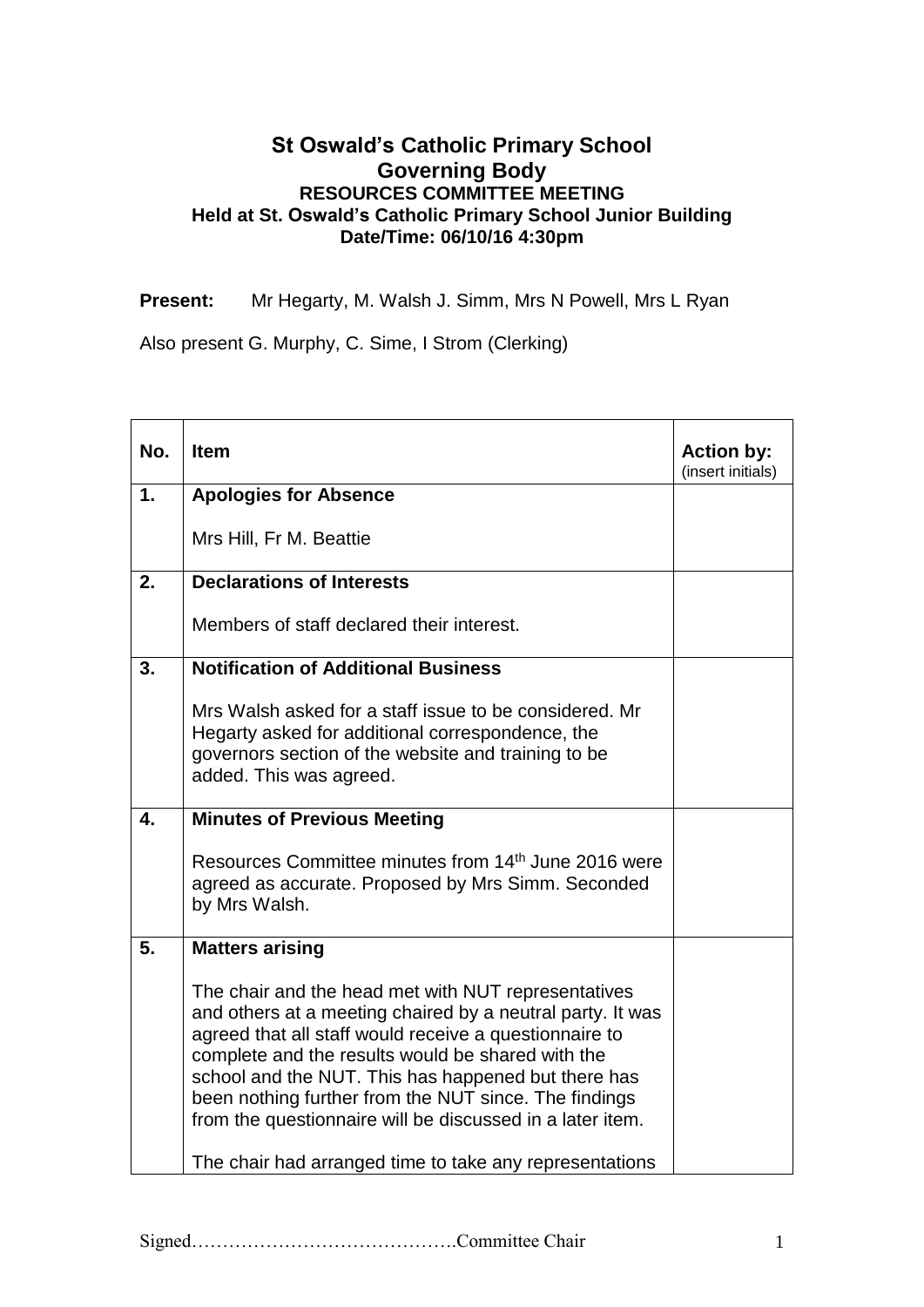|    | from staff regarding their welfare and satisfaction at                                                                                                                                                                                                                                                                                                                                                                                                                                                                                                                                                                                                                      |  |
|----|-----------------------------------------------------------------------------------------------------------------------------------------------------------------------------------------------------------------------------------------------------------------------------------------------------------------------------------------------------------------------------------------------------------------------------------------------------------------------------------------------------------------------------------------------------------------------------------------------------------------------------------------------------------------------------|--|
|    | work. The feedback at that point was 100% positive.                                                                                                                                                                                                                                                                                                                                                                                                                                                                                                                                                                                                                         |  |
|    | A governor asked if the child that a parent had<br>requested time away from school for had taken the<br>time. They were informed that this hadn't happened but<br>another request was later in the agenda.                                                                                                                                                                                                                                                                                                                                                                                                                                                                  |  |
| 6. | <b>Finance Update</b>                                                                                                                                                                                                                                                                                                                                                                                                                                                                                                                                                                                                                                                       |  |
|    | Mr Strom tabled a budget monitoring report. Again the<br>cost of supply teachers was highlighted. It was noted by<br>governors that the cost of the supply for the year so far<br>was almost the same                                                                                                                                                                                                                                                                                                                                                                                                                                                                       |  |
| 7. | <b>Premises Update</b>                                                                                                                                                                                                                                                                                                                                                                                                                                                                                                                                                                                                                                                      |  |
|    | The school have now passed back all of the balances<br>held in previous bank accounts to the Local Authority.<br>The Infant balance was £532,360.43 and the Junior<br>balance was £96,709.93. This is a total of ££629,070.36.<br>Governors agreed that not all of the balance should be<br>capitalised and that £60,000 should be spent on some of<br>the schools immediate priorities, for example the new<br>server and IT equipment to be discussed later in the<br>agenda. The building work will be progressed through<br>Arcadis and Tuneside.<br>Mr Strom presented the Premises Action Plan for 2016 -<br>2019. As well as the building work it also included some |  |
|    | major work on the roof of the junior building which may<br>be included on the larger project along with the boiler in<br>the infant building. Other projects include a review of the<br>CCTV systems, re-screening of the fence alongside<br>Montague Road and maintenance of windows that are<br>currently stuck open or unable to open.                                                                                                                                                                                                                                                                                                                                   |  |
| 8. | <b>Staffing Update</b>                                                                                                                                                                                                                                                                                                                                                                                                                                                                                                                                                                                                                                                      |  |
|    | SENCO – Miss Townson has resigned. She had<br>requested to leave at half term but her resignation<br>arrived only in time for a leaving date at the end of<br>the autumn term at Christmas. An advert has<br>been placed and it is hoped that a new SENCO<br>will be recruited by the end of half term. The KS1<br>phase leader role will also need to be revisited<br>once the SENCO recruitment has been<br>completed.<br>Clerical support - Junior building. There are<br>$\bullet$<br>currently two officers in the Infant building but only                                                                                                                            |  |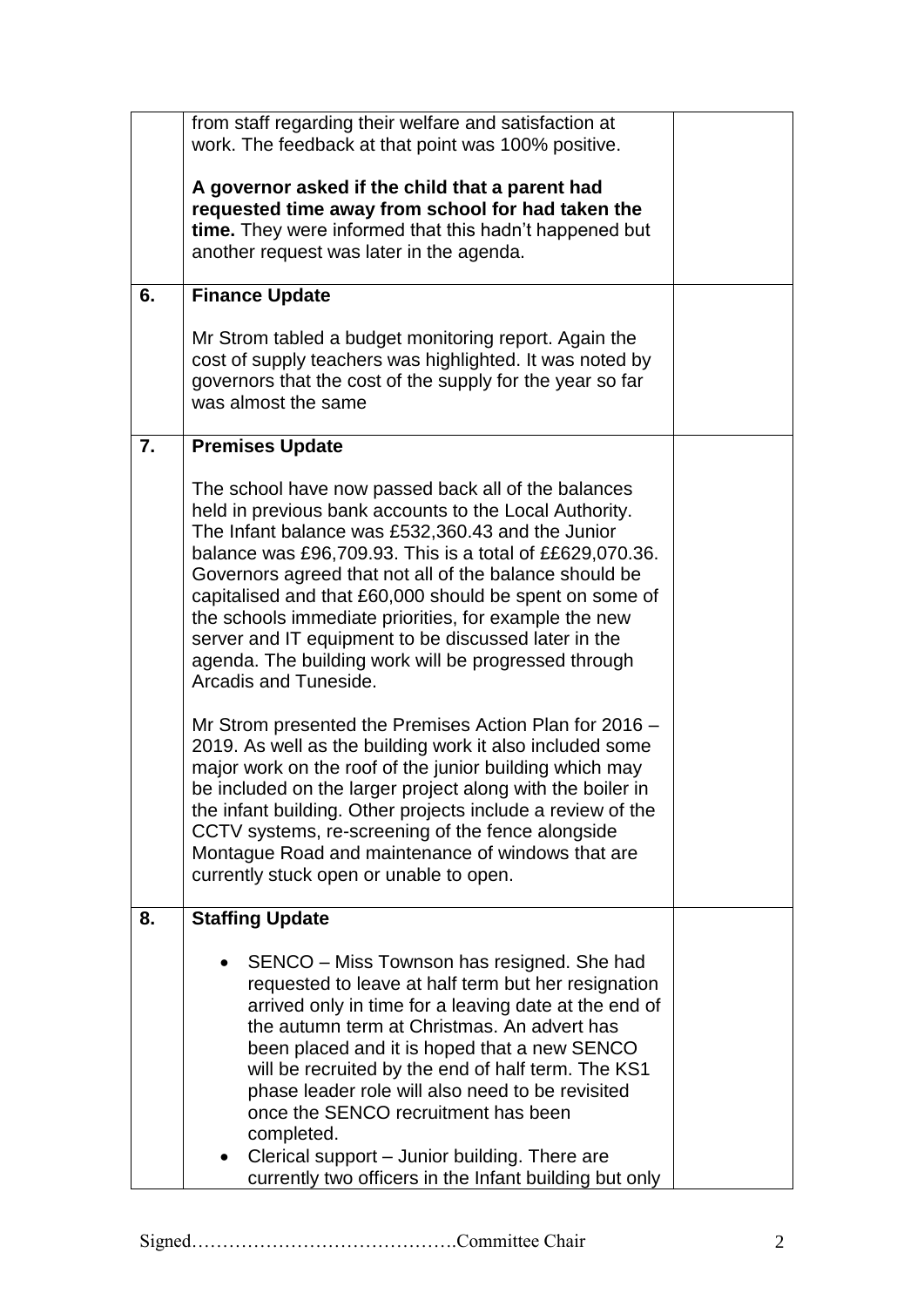| 9. | one in the Junior building since Mrs Cooney left.<br>This can cause problems in the Junior building<br>during lunch breaks or when Mrs Lathom is<br>required to be out of the office on messages to the<br>classrooms etc. Governors commented that it<br>could leave a poor impression to visitors and<br>parents if the office was left unattended for a<br>lengthy period. They agreed that a clerical<br>assistant should be appointed.<br>TA - Miss Lalor has resigned with effect from 31st<br>October 2016. She is a qualified teacher and<br>wants to spend some time on supply to give her<br>teaching experience to further her career.<br>Staff Questionnaire – this was distributed prior to<br>$\bullet$<br>the summer holidays as agreed with the NUT. It<br>was given to all staff although there was a number<br>of questions that didn't apply to some sections of<br>staff. The general feedback was positive with 90%<br>agreeing that they had a good working relationship<br>in school. Some areas for development were<br>identified including the number of people who<br>strongly disagreed that they affected management<br>which was 28%. The School development will<br>reflect the results of the questionnaire with a<br>section on improving culture and ethos. It was<br>recognised that some progress had been made in<br>this area, for example some teachers had been<br>too rigorous in their marking and at times didn't<br>add value. They felt that there was a worry about<br>accountability but there was an effort to make<br>marking less onerous and more effective.<br>Governors agreed that the Chair should write a<br>letter to staff to accompany the results of the<br>survey and that the questionnaire should be<br>reissued later in the academic year to see what<br>progress had been made.<br>Performance Management (PM) - Mrs Walsh<br>$\bullet$<br>explained that all the teaching staff had been<br>given two common PM objectives linked to the<br>School Development Plan. These were linked to<br>Maths and Writing Across the Curriculum. Each<br>teacher has had a short individual meeting in<br>which the targets were discussed along with a<br>third target specific to the teacher. The Heads PM<br>is due to take place and Mr Strom will try to<br>identify dates for the meeting to take place.<br>Self Evaluation Form - SEF |  |
|----|-------------------------------------------------------------------------------------------------------------------------------------------------------------------------------------------------------------------------------------------------------------------------------------------------------------------------------------------------------------------------------------------------------------------------------------------------------------------------------------------------------------------------------------------------------------------------------------------------------------------------------------------------------------------------------------------------------------------------------------------------------------------------------------------------------------------------------------------------------------------------------------------------------------------------------------------------------------------------------------------------------------------------------------------------------------------------------------------------------------------------------------------------------------------------------------------------------------------------------------------------------------------------------------------------------------------------------------------------------------------------------------------------------------------------------------------------------------------------------------------------------------------------------------------------------------------------------------------------------------------------------------------------------------------------------------------------------------------------------------------------------------------------------------------------------------------------------------------------------------------------------------------------------------------------------------------------------------------------------------------------------------------------------------------------------------------------------------------------------------------------------------------------------------------------------------------------------------------------------------------------------------------------------------------------------------------------------------------------------------------------------------------------------|--|
|    |                                                                                                                                                                                                                                                                                                                                                                                                                                                                                                                                                                                                                                                                                                                                                                                                                                                                                                                                                                                                                                                                                                                                                                                                                                                                                                                                                                                                                                                                                                                                                                                                                                                                                                                                                                                                                                                                                                                                                                                                                                                                                                                                                                                                                                                                                                                                                                                                       |  |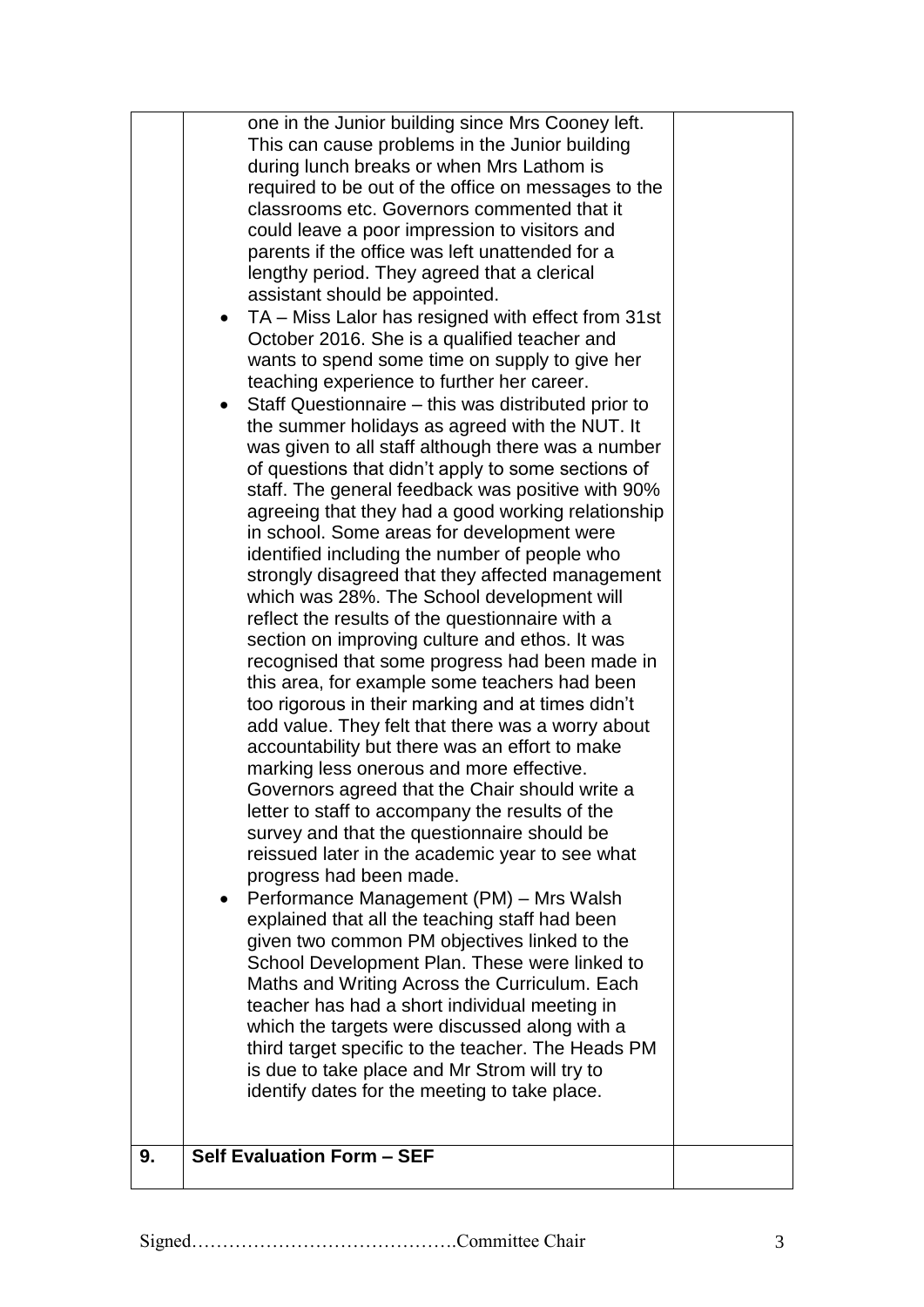|     | The School Development Plan overview had been<br>previously circulated. It was highlighted that the school<br>were aiming to attain the Maths Mark for Liverpool.<br>It was noted that in the Leadership and Management<br>section of the SEF was governance. To support this aim<br>a review and reflect session would be held in December<br>for all governors. Behaviour during lunch and break times<br>is a focus. There is a unity and shared vision amongst<br>staff and a positive ethos is emerging.<br>Parental Involvement is improving, particularly in the<br>nursery where drop-ins have been initiated to positive<br>effect. The new nursery lead has made a positive impact<br>and will support in the EYFS assessment.<br>It was noted that the chair had welcomed all new staff to<br>school on the second of the two inset dats at the start of |  |
|-----|---------------------------------------------------------------------------------------------------------------------------------------------------------------------------------------------------------------------------------------------------------------------------------------------------------------------------------------------------------------------------------------------------------------------------------------------------------------------------------------------------------------------------------------------------------------------------------------------------------------------------------------------------------------------------------------------------------------------------------------------------------------------------------------------------------------------------------------------------------------------|--|
|     | the academic year.                                                                                                                                                                                                                                                                                                                                                                                                                                                                                                                                                                                                                                                                                                                                                                                                                                                  |  |
| 10. | <b>Planned Expenditure</b>                                                                                                                                                                                                                                                                                                                                                                                                                                                                                                                                                                                                                                                                                                                                                                                                                                          |  |
|     | Miss Sime explained that a new server was required as<br>the two old ones were nearing the end of their lives and it<br>would be a good time to migrate to a single server for the<br>school. A governor asked how much the server would<br>cost. $-$ It would be £2,600 and the work would be done<br>during the half term. Governors agreed to the project.                                                                                                                                                                                                                                                                                                                                                                                                                                                                                                       |  |
|     | A discussion was held regarding updating the IT<br>hardware in the Infant building. It was suggested that a<br>new set of portable laptops should be ordered to enable<br>the children to learn keyboard skills as well as other IT<br>skills. This was agreed.                                                                                                                                                                                                                                                                                                                                                                                                                                                                                                                                                                                                     |  |
|     | Three companies had been approached to provide new<br>signage for the school. One had provided a quote but no<br>designs. All three quotes were similar in price. Governors<br>looked at the two designs provided and opted to go with<br>the designs from Creativo although asked for the large<br>sign over the Junior building to be modified as it looked<br>very bright.                                                                                                                                                                                                                                                                                                                                                                                                                                                                                       |  |
| 11. | <b>Update on Catering</b>                                                                                                                                                                                                                                                                                                                                                                                                                                                                                                                                                                                                                                                                                                                                                                                                                                           |  |
|     | Absolutely have been taken over by a new parent<br>company, although are retaining their current branding.<br>The MD of the new owners as well as a recently<br>recruited business manager for the area met with Mr                                                                                                                                                                                                                                                                                                                                                                                                                                                                                                                                                                                                                                                 |  |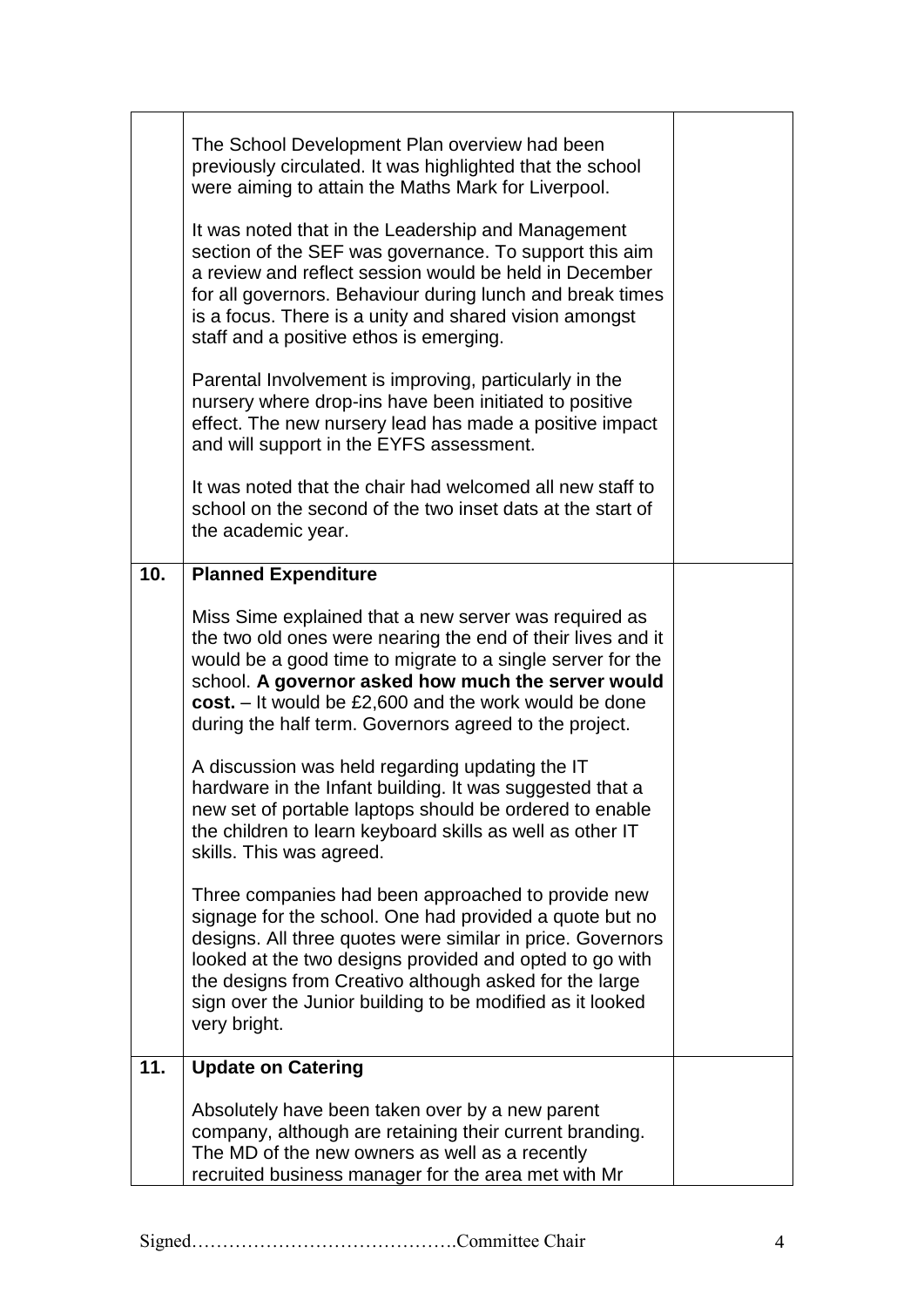|     | Hegarty, Mrs Walsh and Mr Strom along with Ray<br>Jeffries from the consortium. They listened to our<br>concerns and assured us that this was not a way they do<br>business and promised to look into the issues and come<br>back to us. It was noted that we were not the only school<br>that had issues with Absolutely Catering.                                                                                                                                                                                                                                                                          |  |
|-----|--------------------------------------------------------------------------------------------------------------------------------------------------------------------------------------------------------------------------------------------------------------------------------------------------------------------------------------------------------------------------------------------------------------------------------------------------------------------------------------------------------------------------------------------------------------------------------------------------------------|--|
| 12. | <b>Policies for ratification</b>                                                                                                                                                                                                                                                                                                                                                                                                                                                                                                                                                                             |  |
|     | Governors considered and agreed the following policies.                                                                                                                                                                                                                                                                                                                                                                                                                                                                                                                                                      |  |
|     | <b>Staff Capability</b><br>Pay Policy<br>Appraisal<br><b>Charging Policy</b><br>$\bullet$<br>Use of Social media<br>School Emergency Management Plan<br>Charging and Remissions.<br>$\bullet$                                                                                                                                                                                                                                                                                                                                                                                                                |  |
|     | Governors discussed the staffing policies and agreed<br>that when next considering the policies that the CES<br>policies should be referred to as the school staff were<br>contracted under CES contracts. However, they agreed<br>that during the current transitional period the Liverpool<br>City Council model procedures were appropriate.                                                                                                                                                                                                                                                              |  |
|     | Correspondence                                                                                                                                                                                                                                                                                                                                                                                                                                                                                                                                                                                               |  |
|     | A parent who had made the request in paragraph 2 had<br>requested further time for their child to take part in<br>filming. As the request from the previous meeting had not<br>led to any time off, governors agreed to authorising the<br>request for up to 5 days between the 1 <sup>st</sup> September 2016<br>and 4 <sup>th</sup> November 2016 but no more than 2 days in the<br>same week.                                                                                                                                                                                                             |  |
|     | <b>Notified Business</b>                                                                                                                                                                                                                                                                                                                                                                                                                                                                                                                                                                                     |  |
|     | Mrs Walsh informed the governors that a TA had<br>approached her regarding a leave of absence. She had<br>informed Mrs Walsh that a family member had booked a<br>holiday that had encroached into an INSET day relevant<br>for her role in school. Governors were asked what<br>response should be sent. Governors asked if the TA<br>was asking for a leave of absence. - No. She had<br>informed Mrs Walsh that they holiday had been booked.<br>Governors asked for clarification that the TA was<br>required to work the INSET day. - Yes. The new<br>contracts required TAs to work on the INSET days. |  |